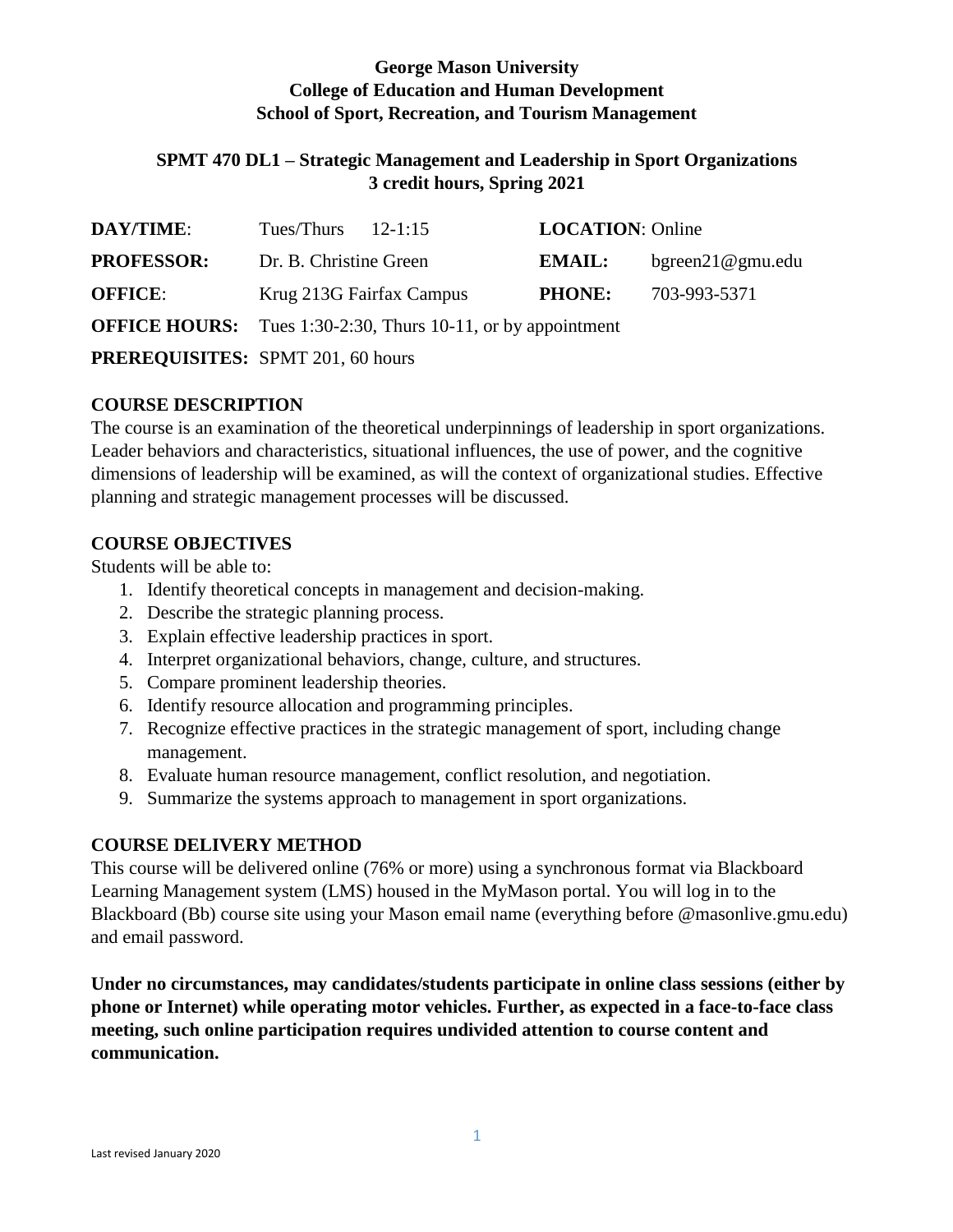### *Technical Requirements*

To participate in this course, students will need to satisfy the following technical requirements:

- High-speed Internet access with a standard up-to-date browser.
- Students must maintain consistent and reliable access to their GMU email and Blackboard, as these are the official methods of communication for this course.
- Students must maintain consistent and reliable access to the Game-Learn simulation site.
- Students may be asked to create logins and passwords on supplemental websites and/or to download trial software to their computer or tablet as part of course requirements.
- The following software plug-ins for PCs and Macs, respectively, are available for free download:
	- o Adobe Acrobat Reader: https://get.adobe.com/reader/
	- o Windows Media Player: https://windows.microsoft.com/enus/windows/downloads/windows-media-player/
	- o Apple Quick Time Player: www.apple.com/quicktime/download/

### **REQUIRED READINGS**

Game-Learn Simulations. Students will receive an email to access each of the simulations. Readings are required within each simulation.

Edwards, J. (2014). *Mastering Strategic Management – 1st Canadian Edition*. Victoria, B.C.: BCcampus. Retrieved from https://opentextbc.ca/strategicmanagement/. Download for free from the B.C. Open Textbook Collection.

Supporting readings will be available on Blackboard and include additional books emphasizing leadership, current articles in sport management journals (e.g., Journal of Sport Management, International Journal of Sport Management, Journal of Applied Sport Management, Sport Management Review, etc.), and links to useful information available online.

### **COURSE EVALUATION**

Students are expected to submit all assignments on time in the manner outlined by the instructor (e.g., Blackboard, Via).

### **ASSIGNMENTS**

Assignments will include six management & leadership simulations, a strategic plan, and assorted class and/or homework activities. Attendance and participation in class and team discussions are required to get the most out of the course. Assignments will be weighted as follows.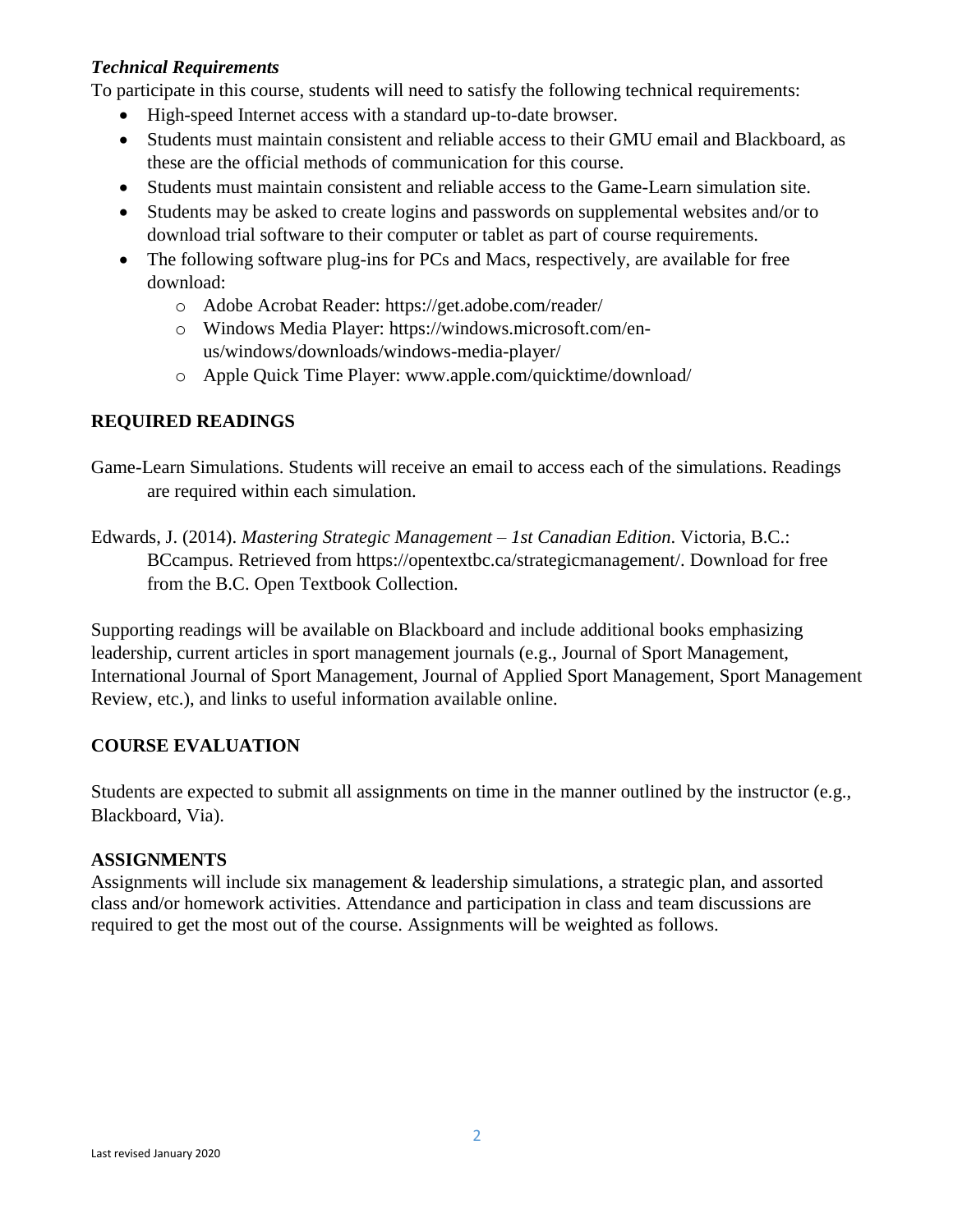## **EVALUATION**

| Leadership Simulations (6 @ various point values)                                                                                                                            | 40%                      |
|------------------------------------------------------------------------------------------------------------------------------------------------------------------------------|--------------------------|
| Completion<br>$\bullet$                                                                                                                                                      | 20%                      |
| Performance<br>$\bullet$                                                                                                                                                     | 10%                      |
| Reflection<br>$\bullet$                                                                                                                                                      | 10%                      |
| <b>Group Strategic Plan</b>                                                                                                                                                  | 50%                      |
| Components of strategic plan<br>Strategic Plan document<br>$\bullet$<br>Leadership/Team Function Exercises<br>$\bullet$<br>Leadership/Team Function Reflections<br>$\bullet$ | 10%<br>20%<br>10%<br>10% |
| <b>Class Activities/Interaction/Homework</b>                                                                                                                                 | 10%                      |
|                                                                                                                                                                              | 100%                     |

# **GRADING**: **There will be NO extra credit!**

| <b>Cumulative Points</b> | Percentage % | <b>Letter Grade</b> |
|--------------------------|--------------|---------------------|
| 282-300                  | 100-94       | A                   |
| 270-281                  | 93-90        | $A-$                |
| 258-269                  | 89-86        | $B+$                |
| 246-257                  | 85-82        | В                   |
| 237-245                  | 81-79        | $B -$               |
| 228-236                  | 78-76        | $C+$                |
| 216-227                  | $75 - 72$    | $\mathsf{C}$        |
| 210-215                  | 71-70        | $C-$                |
| 180-209                  | 69-60        | D                   |
| < 180                    | 59 & below   | F                   |

# **TENTATIVE COURSE SCHEDULE**

| <b>DATE</b> |      | <b>TOPIC</b>               | Due GROUP | Due INDIVIDUAL          |
|-------------|------|----------------------------|-----------|-------------------------|
| 1/26        | Week | Introduction: Management & |           |                         |
|             | 1    | Organizations              |           |                         |
| 1/28        |      | Class organization &       |           |                         |
|             |      | requirements               |           |                         |
|             |      | Negotiation                |           |                         |
| 2/2         | Week | Introduction to Leadership |           | <b>Begin PACIFIC</b>    |
| 2/4         | 2    |                            |           |                         |
| 2/9         | Week | Deconstructing Leadership  |           |                         |
| 2/11        | 3    | Models                     |           |                         |
| 2/16        | Week | Teams                      |           |                         |
| 2/18        | 4    |                            |           |                         |
| 2/23        |      | Teambuilding               |           | <b>Complete PACIFIC</b> |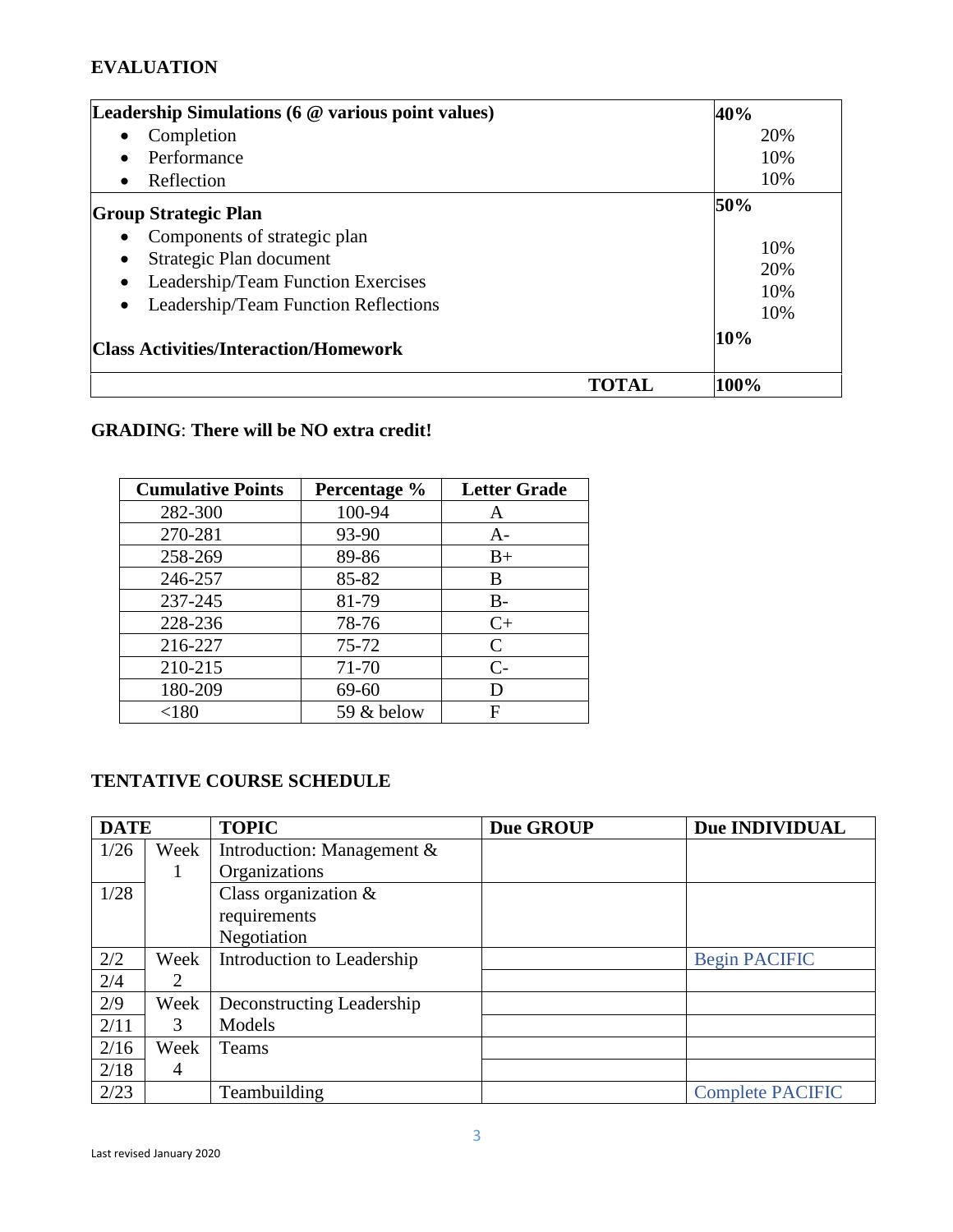|      | Week       |                                     |                             | <b>Begin MERCHANTS</b> |
|------|------------|-------------------------------------|-----------------------------|------------------------|
| 2/25 | 5          |                                     |                             |                        |
| 3/2  | Week       | <b>Strategic Planning</b>           |                             |                        |
| 3/04 | 6          |                                     |                             |                        |
| 3/9  | Week       | <b>Organizational Audit I</b>       |                             |                        |
| 3/11 | 7          |                                     |                             |                        |
| 3/16 | Week       | <b>Organizational Audit II</b>      |                             |                        |
| 3/18 | 8          |                                     | <b>Organizational Audit</b> | Complete               |
|      |            |                                     |                             | <b>MERCHANTS</b>       |
|      |            |                                     |                             | <b>Begin KAOS</b>      |
| 3/23 | Week       | <b>Environmental Scanning</b>       |                             |                        |
| 3/25 | 9          |                                     |                             | <b>Complete KAOS</b>   |
|      |            |                                     |                             | <b>Begin SAHARA</b>    |
| 3/30 | Week       | <b>Competitor Analysis</b>          |                             |                        |
| 4/1  | 10         |                                     | Environment/Competitor      | <b>Complete SAHARA</b> |
|      |            |                                     | Analysis                    | <b>Begin ECHO</b>      |
| 4/6  | Week       | Vision, Goals, and Objectives       |                             |                        |
| 4/8  | 11         |                                     | Strategic                   | <b>Complete ECHO</b>   |
|      |            |                                     | <b>Vision/Framework</b>     | <b>Begin AQUA</b>      |
| 4/13 | Week       | Mobilizing Resources for            |                             |                        |
| 4/15 | 12         | <b>Competitive Advantage</b>        | <b>Resource Plan</b>        | <b>Complete AQUA</b>   |
| 4/20 | Week       | <b>Strategies and Tactics</b>       |                             |                        |
| 4/22 | 13         |                                     | <b>Action Plan</b>          |                        |
| 4/27 | Week       | Measuring and Monitoring            |                             |                        |
| 4/29 | 14         |                                     | <b>Measurement Plan</b>     |                        |
| 5/4  | Week       | <b>Strategic Plan Consolidation</b> |                             |                        |
| 5/6  | 15         | <b>Strategic Plan Game Design</b>   |                             |                        |
|      | Final Exam |                                     | <b>Strategic Plan</b>       |                        |
|      | Period     |                                     |                             |                        |

• **Group strategic plan components are due by midnight Sunday in the week they are due.**

• **All simulation components (completion and reflection) are due by midnight on due date. Note**: Faculty reserves the right to alter the schedule as necessary, with notification to students.

### *Instructor Expectations:*

1. Course Week:

Our week will start on Tuesday, and finish on Monday.

- 2. Log-in Frequency: Students must actively check the course Blackboard site and their GMU email for communications from the instructor, class discussions, and/or access to course materials at least 4 times per week.
- 3. Participation:

Students are expected to actively engage in all course activities throughout the semester, which includes viewing all course materials, completing simulations, course activities and assignments, and participating in course discussions and group interactions.

- 4. All assigned reading for each class is expected to be done **prior to** coming to class.
- 5. All written assignments must be submitted through BlackBoard. Email submissions will not be accepted.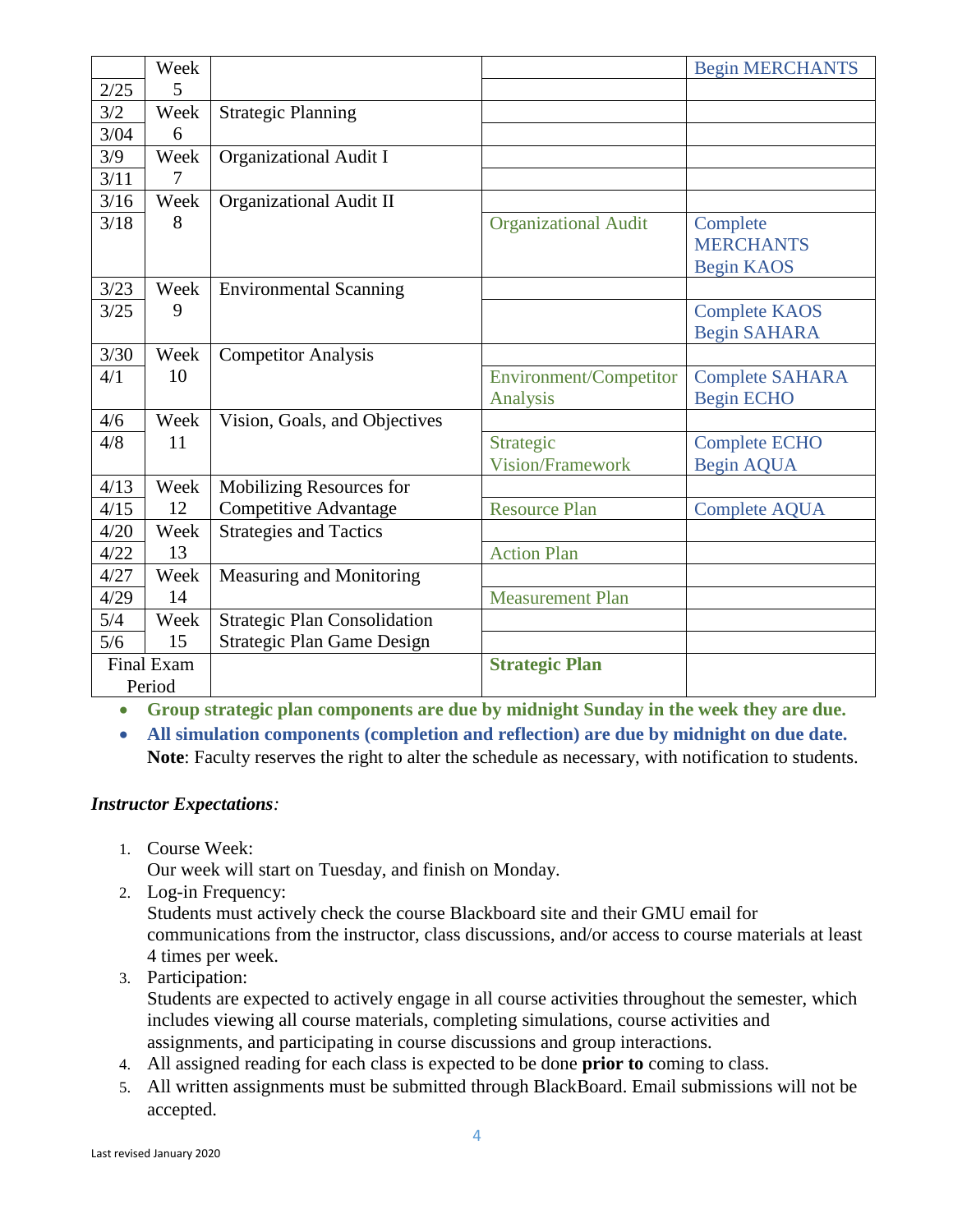- 6. Regular attendance and participation is expected. If you miss a class, it is your responsibility to obtain class materials from sources other than the instructor.
- 7. Students must abide by the Honor Code, guided by the spirit of academic integrity.
- 8. Technical Competence:

Students are expected to demonstrate competence in the use of all course technology. Students who are struggling with technical components of the course are expected to seek assistance from the instructor and/or College or University technical services.

9. Technical Issues:

Students should anticipate some technical difficulties during the semester and should, therefore, budget their time accordingly. Late work will not be accepted based on individual technical issues.

10. Workload:

Please be aware that this course is **not** self-paced. Students are expected to meet *specific deadlines* and *due dates* listed in the **Class Schedule** section of this syllabus. It is the student's responsibility to keep track of the weekly course schedule of topics, readings, activities and assignments due.

11. Instructor Support:

Students may schedule a one-on-one meeting to discuss course requirements, content or other course-related issues. Those unable to come to a Mason campus can meet with the instructor via telephone or web conference. Students should email the instructor to schedule a one-on-one session, including their preferred meeting method and suggested dates/times.

12. Netiquette:

The course environment is a collaborative space. Experience shows that even an innocent remark typed in the online environment can be misconstrued. Students must always re-read their responses carefully before posting them, so as others do not consider them as personal offenses. *Be positive in your approach with others and diplomatic in selecting your words*. Remember that you are not competing with classmates, but sharing information and learning from others. All faculty are similarly expected to be respectful in all communications.

*Class Attendance*: It enhances your academic success to be in class; therefore, you should attend ALL scheduled class meetings in accordance with George Mason policy: Students are expected to attend the class periods of the courses for which they register. In-class participation is important not only to the individual student, but to the class as a whole. Because class participation may be a factor in grading, instructors may use absence, tardiness, or early departure as de facto evidence of nonparticipation. Students who miss an exam with an acceptable excuse may be penalized according to the individual instructor's grading policy, as stated in the course syllabus.

*Participation*: Respect the free exchange of thought in an academic environment and the participants therein. For example: a) do not have any sound emitting devices turned on; b) try to limit the activity occurring in your background; and c) dress appropriately for class and sit up. You are encouraged to a) join class with your video feed on; b) feel free to openly and respectfully contribute your thoughts; c) listen actively to the comments of others; d) be punctual; e) ask any and all appropriate questions that you have; and f) maintain civility in your interpersonal communications. Class discussions will be conducted in a civil, informed fashion wherein disruptive students will be asked to leave the class. Your contributions are not only welcomed, they are essential.

*Alternative Work:* There is NO make-up work. Only those excused absences supported by documentation will be addressed at the instructor's discretion on an individual basis (e.g. a physician's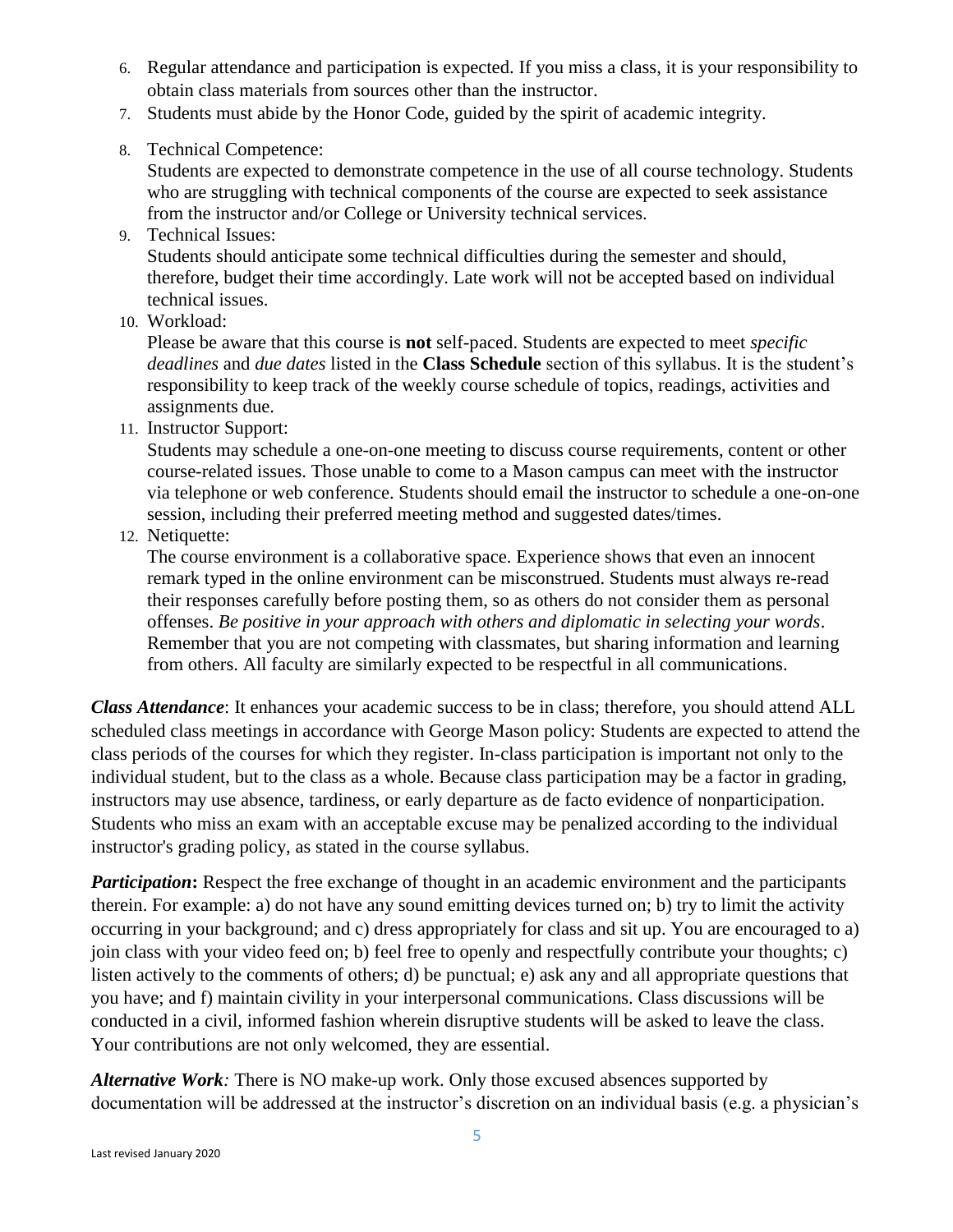note for an illness). Alternative work due to intercollegiate athletic competitions or other legitimate university activity must be arranged PRIOR to due date. A grade of '0' will be assigned to all missed work unless otherwise determined by the instructor.

The instructor is solely responsible for assigning grades. As such, the instructor reserves the right to assess student performance in each of the categories identified in the EVALUATION section of this syllabus. Student non-compliance with stated academic, honor, attendance, or participation expectations will result in a '0' for the associated evaluation.

Any circumstance arising that is not explicitly addressed in this syllabus or by George Mason University policy, is implicitly governed under the auspices of common sense and will be dealt with using the instructor's discretion.

### **Professional Dispositions**

Students are expected to exhibit professional behaviors and dispositions at all times. See<https://cehd.gmu.edu/students/polices-procedures/>

## **Core Values Commitment**

The College of Education and Human Development is committed to collaboration, ethical leadership, innovation, research-based practice, and social justice. Students are expected to adhere to these principles: [http://cehd.gmu.edu/values/.](http://cehd.gmu.edu/values/)

## **GMU Policies and Resources for Students**

*Policies*

- Students must adhere to the guidelines of the Mason Honor Code (see <https://catalog.gmu.edu/policies/honor-code-system/> ).
- Students must follow the university policy for Responsible Use of Computing (see [https://universitypolicy.gmu.edu/policies/responsible-use-of-computing/\)](https://universitypolicy.gmu.edu/policies/responsible-use-of-computing/).
- Students are responsible for the content of university communications sent to their Mason email account and are required to activate their account and check it regularly. All communication from the university, college, school, and program will be sent to students **solely** through their Mason email account.
- Students with disabilities who seek accommodations in a course must be registered with George Mason University Disability Services. Approved accommodations will begin at the time the written letter from Disability Services is received by the instructor (see [https://ds.gmu.edu/\)](https://ds.gmu.edu/).
- Students must silence all sound emitting devices during class unless otherwise authorized by the instructor.